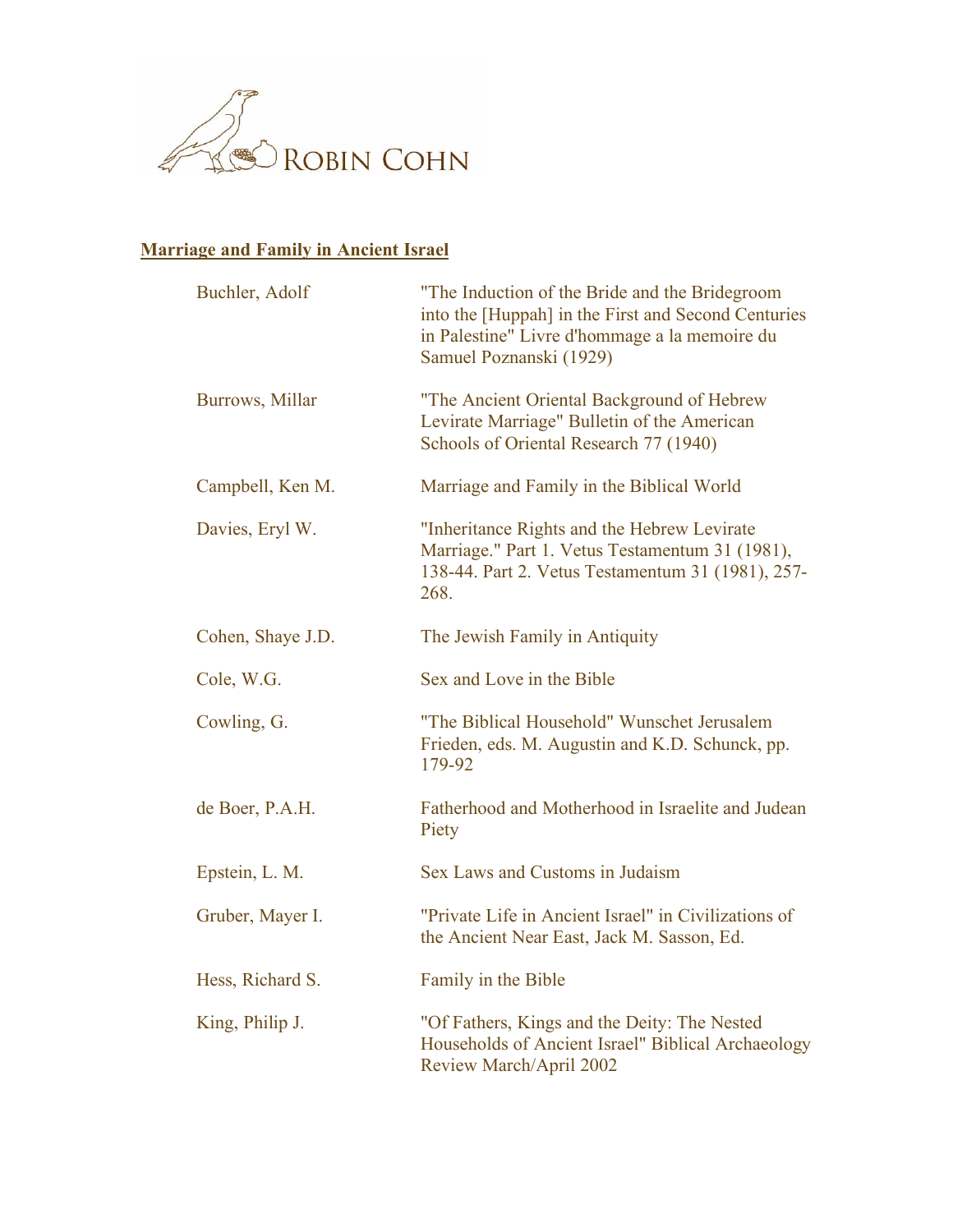| Lapinkivi, Pirio     | "The Adorning of the Bride: Providing Her with<br>Wisdom" in Parpola, Simo, ed., Sex and Gender in<br>the Ancient Near East: Proceedings of the 47th<br>Rencontre Assyriologique Internationale, Helsinki,<br><b>July 2001</b>                                            |
|----------------------|---------------------------------------------------------------------------------------------------------------------------------------------------------------------------------------------------------------------------------------------------------------------------|
| Mace, D.             | The Hebrew Marriage: A Sociological Study                                                                                                                                                                                                                                 |
| Meyers, Carol        | "The Family in Early Israel" in Families in Ancient<br>Israel, by L. G. Perdue, et al.                                                                                                                                                                                    |
| Patai, Raphael       | Sex and the Family in the Bible and the Middle East                                                                                                                                                                                                                       |
| Paul, Shalom M.      | "The Shared Legacy of Sexual Metaphors and<br>Euphemisms in Mesopotamian and Biblical<br>Literature" in Parpola, Simo, ed., Sex and Gender in<br>the Ancient Near East: Proceedings of the 47th<br>Rencontre Assyriologique Internationale, Helsinki,<br><b>July 2001</b> |
| Paul, Shalom M.      | "Euphemistically 'Speaking' and a Covetous Eye,"<br>in T.J. Lewis (ed.), Hebrew Annual Review $14 =$<br>Biblical and Other Studies in Honor of Reuben<br>Ahroni, on the Occasion of His Sixtieth Birthday,<br>193-204                                                     |
| Paul, Shalom M.      | "A Lover's Garden of Verse: Literal and<br>Metaphorical Imagery in Ancient Near Eastern<br>Love Poetry," in M. Cogan, B.L. Eichler, and J.H.<br>Tigay (eds.), Tehillah le-Moshe: Biblical and Judaic<br>Studies in Honor of Moshe Greenberg, 99-110                       |
| Perdue, Leo G.       | <b>Families in Ancient Israel</b>                                                                                                                                                                                                                                         |
| Porter, Joshua R.    | The Extended Family in the Old Testament                                                                                                                                                                                                                                  |
| Rashkow, Ilona       | Taboo or Not Taboo: Sexuality & Family in the<br><b>Hebrew Bible</b>                                                                                                                                                                                                      |
| Satlow, Michael L.   | Jewish Marriage in Antiquity                                                                                                                                                                                                                                              |
| Stager, Lawrence E.  | "Archaeology of the Family in Ancient Israel"<br>Bulletin of the American Schools of Oriental<br>Research 260:1-35 (1985)                                                                                                                                                 |
| van der Toorn, Karel | Family Religion in Babylonia, Syria and Israel:<br>Continuity and Change in the Forms of Religious<br>Life                                                                                                                                                                |